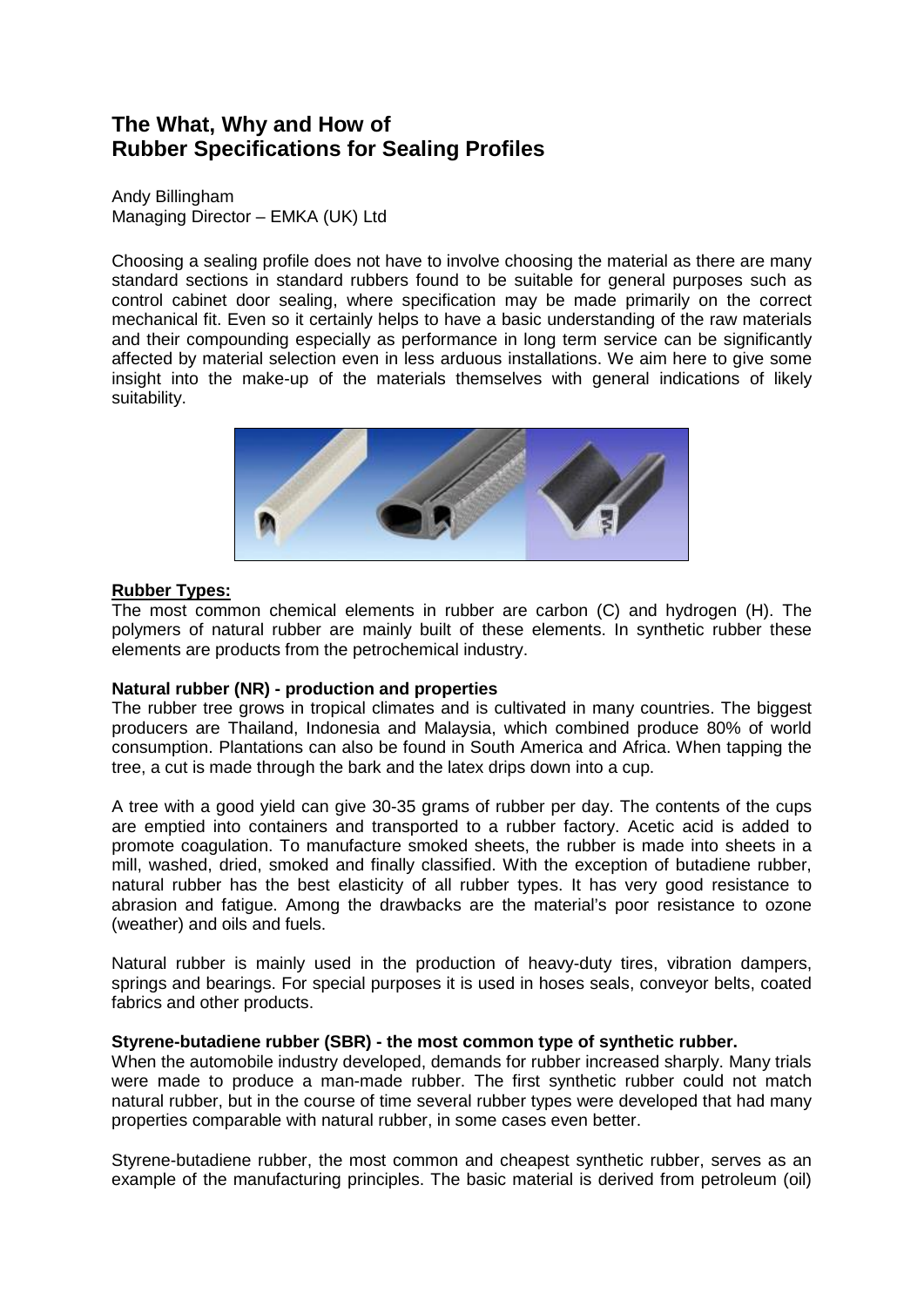which is a fossil formation from organisms that have been dead for millions of years. In the distillation process at the oil refineries, styrene and butadiene are produced, which are then used as raw materials for the production or styrene-butadiene rubber.

The first step is to let styrene and butadiene react together. The new material consists of about 25% styrene, with butadiene making up the remainder. The result is a synthetic rubber that in principle has the same properties as natural rubber. Heat resistance is better but low temperature flexibility and tensile strength are less than for natural rubber. In general, around 60% of the polymers used are synthetic, while 40% is natural rubber.

Styrene-butadiene rubber is used in many of the same products as natural rubber. It is also used to cover different types of hose and in a number of other products. For practical reasons, abbreviations of the various rubber types have been internationally approved. These abbreviations are used in this presentation.

## **Isoprene rubber (IR) - very much as natural rubber**

Isoprene rubber has the same chemical structure as natural rubber (polyisoprene). However, it does not contain proteins, fatty acids and the other substances that are present in natural rubber. The physical properties of isoprene rubber are in general somewhat inferior to those of natural rubber but, in principle, the two types are very alike. Isoprene rubber is used in the same type of products as natural rubber.

# **Butadiene rubber (BR) - the most elastic rubber type**

Butadiene rubber is polymerized butadiene. It is used in blends with other rubber types for improved elasticity, wear resistance and low temperature properties. A typical application is a blend of butadiene rubber and natural rubber in truck tires.



# **Special Rubber Types:**

The above mentioned rubber types are so-called general purpose. Many other types are available, each with their own special properties. The most common special types in our products are ethylene-propylene, butyl, chloroprene and nitrile rubber.

#### **Ethylene-propylene rubber (EDM/EPDM) - for many purposes**

For manufacture of profiles at high temperatures, ethylene-propylene rubber, with the abbreviation EPDM, is used. The first two letters mean that the rubber consists of ethylene and propylene, but the letter D tells us that a diene is also present. That third monomer makes it possible to cure the rubber with sulphur since it introduces double bonds in the structure, thereby changing the structure to an unsaturated polymer. Since ethylenepropylene rubber does not crack outdoors (good ozone resistance) it is widely used for glazing seals in buildings and in the automotive industry. Steam hoses, high temperatureresistant seals and roll covers are other applications.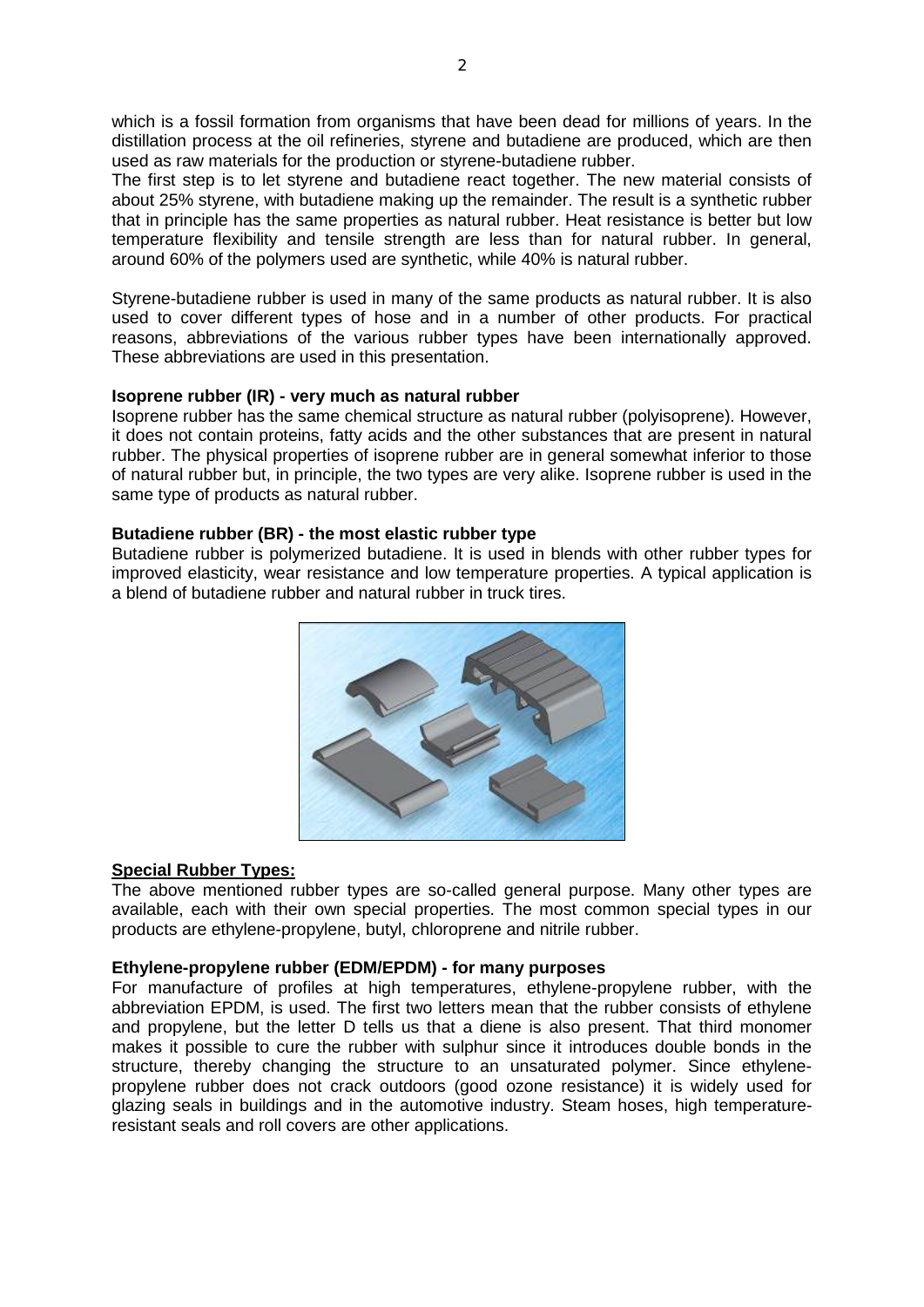## **Butyl rubber (IIR) - when low gas permeation is needed**

Products used to prevent gases from passing through the material are based on butyl rubber. The polymer consists of isobutene with a minor part of isoprene. The isoprene makes the rubber unsaturated and possible to vulcanize. The gas permeability increases with increased temperature for all rubber types, but for butyl rubber it is very low, up to 160- 175 F. Tyre inner tubes are made of butyl rubber.

## **Chloroprene rubber (CR) - resistant to oil and weather**

Most chloroprene rubber types consist solely of polymerized chloroprene monomers. The polymer has a good resistance to the outdoor climate and reasonable oil resistance. It is therefore used in profiles and products which may be exposed to oil-based fuels.

## **Nitrile rubber (NBR) - for use with oil**

Nitrile rubber is a copolymer of acrylonitrile and butadiene. It is the most common polymer for products that are in contact with oil and fuel. Nitrile rubber is used in inner tubes for fuel and oil hoses, for example.



# **Not only rubber:**

A rubber compound used for product manufacturing contains much more than a polymer as shown by the following list:

# **Fillers**

Carbon black is used to reinforce the compound. Whiting or clay can be used to extend the compound.

#### **Vulcanising agents**

Besides sulphur, accelerators are used to achieve a higher curing rate, and activators contribute to an initiation of the curing process.

#### **Ageing protectors**

Antioxidants and antiozonants are used to protect the rubber from oxidation and ozone cracking.

#### **Softeners**

To regulate the hardness and improve the processing of a rubber compound, for example, mineral oils, or ester, plasticers are used.

#### **Special ingredients**

Pigments in light-coloured compounds, antistatic lubricants to reduce static electricity, blowing agents for sponge rubber, flame retarders to improve non- inflammability, etc.